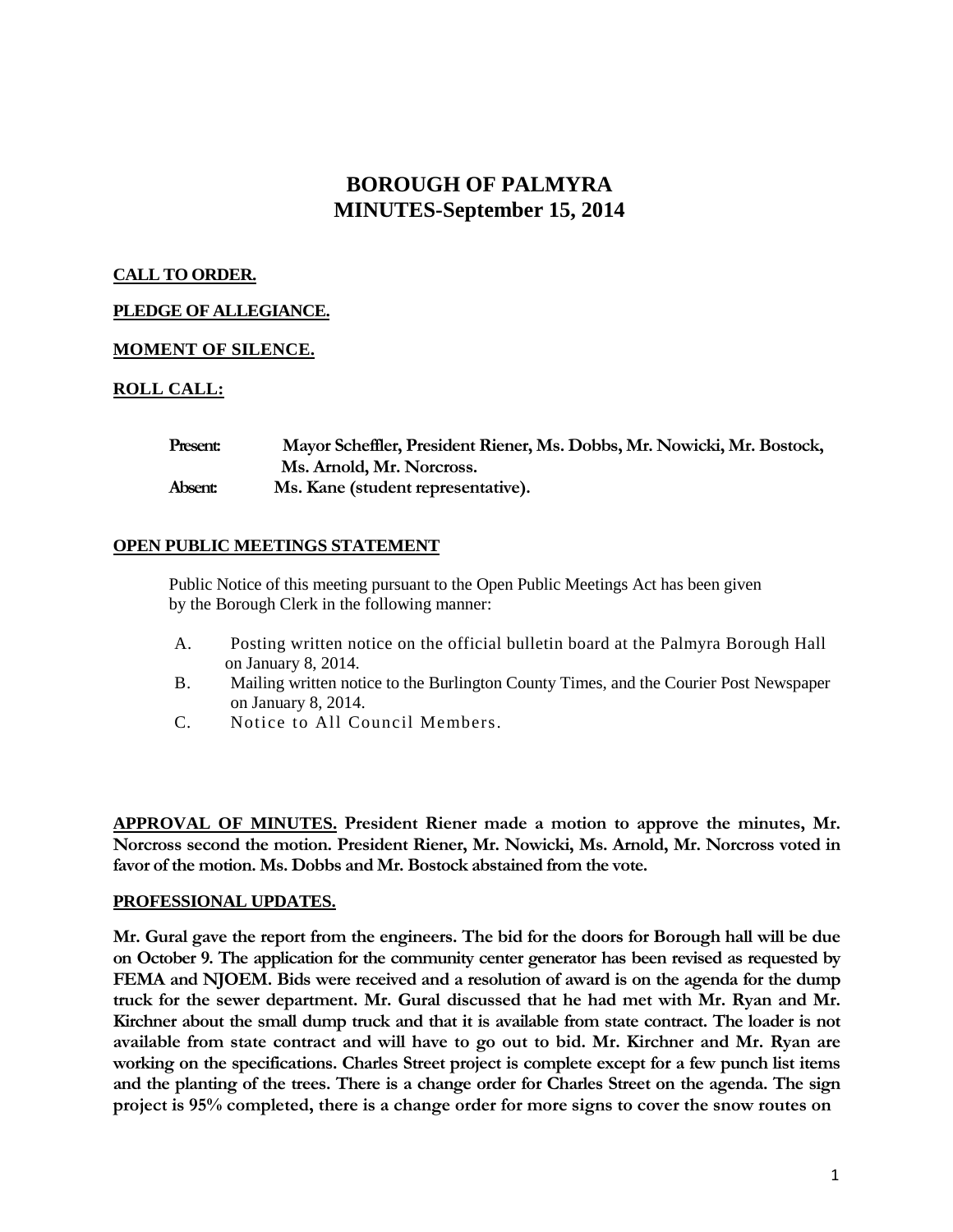**Cinnaminson, Highland and Temple. Mr. Gural discussed that the sewer lateral at 710 Parry Avenue has been repaired and that the bill will appear on the next bill list. Mr. Rosenberg will prepare a release for the homeowner to sign. The sewer plant improvements are on schedule and should be completed by next April. The sheet piles that were installed caused a lot of noise and vibrations in the area, but the contractor and Mr. Kirchner talked to several homeowners about the vibrations and also handed out a flyer explaining what was going on. The sheet piles have now been removed and there should not be any more disruptive to the neighborhood than normal construction noise.**

**Mr. Gural gave the update on the grants from CGP & H. There are several grants that are pending. The TCDI is for \$30,000 for a market study for the Route 73 south redevelopment area. The COPS is for \$133,291 for funding one new K9 officer for the police department. TAP is for a traffic calming measures within the Broad Street corridor for \$597,140. SRTS is for safe routes to school for \$265,300. The Small Cities grant is for \$263,715 for West 2nd Street from Market to Orchard. There is also the DOT grant for \$396,312 to reconstruct a portion of West Broad Street from Legion Field to Public Road. Mr. Gural explained that the grant for school counseling that was submitted on behalf of the school, was denied due to low scoring. There were 566 applications statewide and only 41 district received grant money. Ms. Dobbs inquired if the school is aware of what areas they scored low in so it can be corrected for next time.**

## **ORDINANCE ON SECOND READING.**

**A. Ordinance 2014-10, An Ordinance To Mandate Direct Deposit For Municipal Employees By The Borough Of Palmyra Pursuant To C. 52:14-15et.seq. This ordinance was withdrawn.**

**A. Ordinance 2014-12, An Ordinance Amending Chapter 237, Article VI Of The Code Of The Borough Of Palmyra Regarding Sidewalks. President Riener requested that this ordinance be held till after executive session discussion due to litigation. The ordinance will be continued till the October 20thmeeting.**

# **ORDINANCE ON FIRST READING. (public hearing October 20).**

**A. Ordinance 2014-13., An Ordinance Amending Ordinance 2014-4 An Ordinance To Provide For And Determine The Rates And Ranges Of Compensation Of Each Employee And Officer Of The Borough Of Palmyra For Years 2014 And 2015. This ordinance gives the minimum and maximum for the tax collectors salary. Mr. Norcross made a motion to adopt the ordinance, Ms. Dobbs second the motion. At the call of the roll, the vote was:**

**AYES: President Riener, Ms. Dobbs, Mr. Nowicki, Mr. Bostock, Ms. Arnold, Mr. Norcross.**

#### **NAYES: None.**

**B. Ordinance 2014-14, An Ordinance Of the Borough Of Palmyra, In The County Of Burlington, New Jersey; Providing For Various Capital Improvements And Related Expenses In And For The Borough Appropriating \$612,500 Therefor, Authorizing The Issuance Of \$581,875 In General Improvement Bonds Or Notes Of The Borough To Finance The Same. Mayor Scheffler explained that this ordinance is a mechanism to go for funding of the capital projects. The ordinance does not authorize the purchase of the items. Mr. Norcross inquired about the fingerprint upgrade. Chief Pearlman explained that for sex offenders it is now required to have palm print readers and that the project is for upgrades and replacing the current system. Ms. Dobbs requested a clarification of what trucks are being ordered for public works/sewer. Mr.**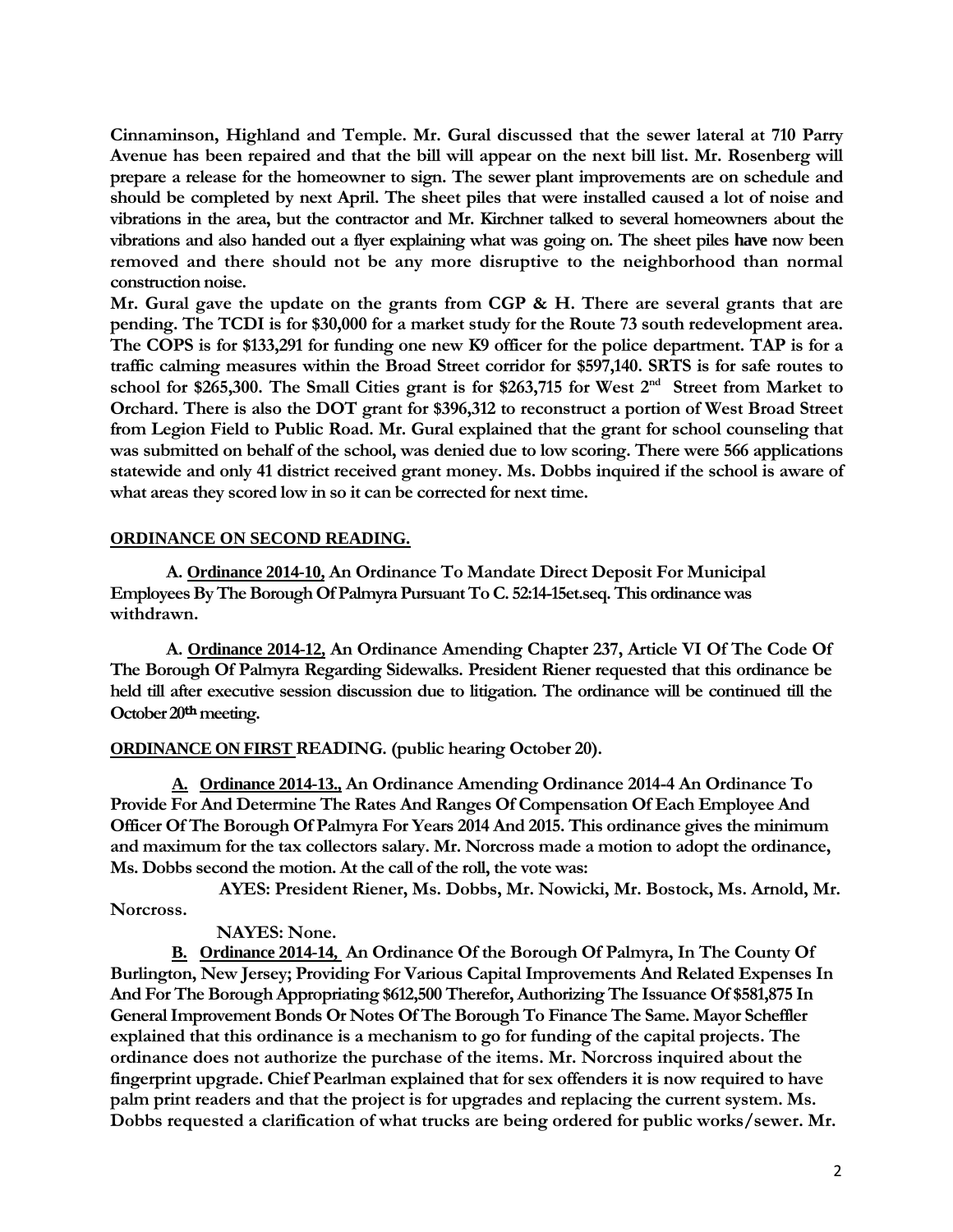**Gural explained that the sewer improvement ordinance included the purchase of three vehicles. The truck that is on the agenda for approval tonight will be funded from the sewer ordinance. There will be another truck bought on state contract that will also be funded from the sewer ordinance. The loader will have to go out to bid, but the funding will come from the sewer ordinance that was already adopted. Mr. Norcross inquired if the vehicles will be available for this winter season. Mr. Gural replied that the vehicle being awarded tonight has a 90-100 day delivery date. Ms. Arnold inquired about the SUV that the police department want to purchase and if it is a replacement of an old vehicle. Chief Pearlman explained that the SUV will replace a vehicle that is eight (8) years old. Ms. Arnold discussed that she would like the vehicle removed from the ordinance, she would like more information on the vehicles that are for the police department. President Riener explained that the vehicle on the list for the ordinance doesn't mean that it will be purchased and council will have the option of not approving it by resolution for award. Mr. Gural explained that this ordinance gives the CFO authority to borrow funds for purchases, but does not award the purchases. There is no commitment by the Borough for any purchases with this ordinance. Chief Pearlman explained that he had discussed the vehicles and replacement during the budget process and had submitted a list of the vehicles with his budget. Ms. Arnold made a motion to adopt the ordinance without the police vehicle. No one second the motion. Mr. Norcross made a motion to adopt the ordinance as written, President Riener second the motion. At the call of the roll, the vote was:**

**AYES: President Riener, Ms. Dobbs, Mr. Nowicki, Mr. Bostock, Ms. Arnold, Mr. Norcross.**

**NAYES: None. The ordinance was adopted on first reading and will be heard on second and final reading at the council meeting of October 20 at 7pm after publication according to law.** 

**C. Ordinance 2014-15, An Ordinance Of The Borough Of Palmyra Amending The Sewer Usage Rates And Connection Fees. Mr. Gural explained that the auditors determine the connection fees by using a standard formula. The ordinance can be introduced by title this evening. Mr. Gural would like to have comments from council on the sewer rates and if they want to change anything. The recommendations from the professionals will be incorporated into the ordinance. President Riener made a motion to adopt the ordinance on first reading, Mr. Bostock second the motion. At the call of the roll, the vote was:**

**AYES: President Riener, Ms. Dobbs, Mr. Nowicki, Mr. Bostock, Ms. Arnold, Mr. Norcross.**

**NAYES: None. The ordinance was adopted on first reading and will be heard on second and final reading at the council meeting of October 20 at 7pm after publication according to law.** 

**RESOLUTIONS. Consent Agenda- Resolution 2014-182 to Resolution 2014-189 will be enacted as a single motion, if any resolution needs additional discussion it will be removed from the consent agenda and voted on separately. Resolution 2014-185 was held for discussion in closed session. President Riener made a motion to approve the consent agenda, Mr. Norcross second the motion. At the call of the roll, the vote was:**

**AYES: President Riener, Ms. Dobbs, Mr. Nowicki, Mr. Bostock, Ms. Arnold, Mr. Norcross.**

**NAYES: None.**

**A. Resolution 2014-182, Resolution Awarding Dump Truck Purchase To Ransome International LLC.**

**B. Resolution 2014-183, Resolution Approving Contract Change Order #3 For Charles Marandino LLC For Charles Street Improvement Project In The Amount Of A Decrease Of \$4,662.51.**

**C. Resolution 2014-184, Resolution Approving Contract Change Order #1 For J. Fletcher**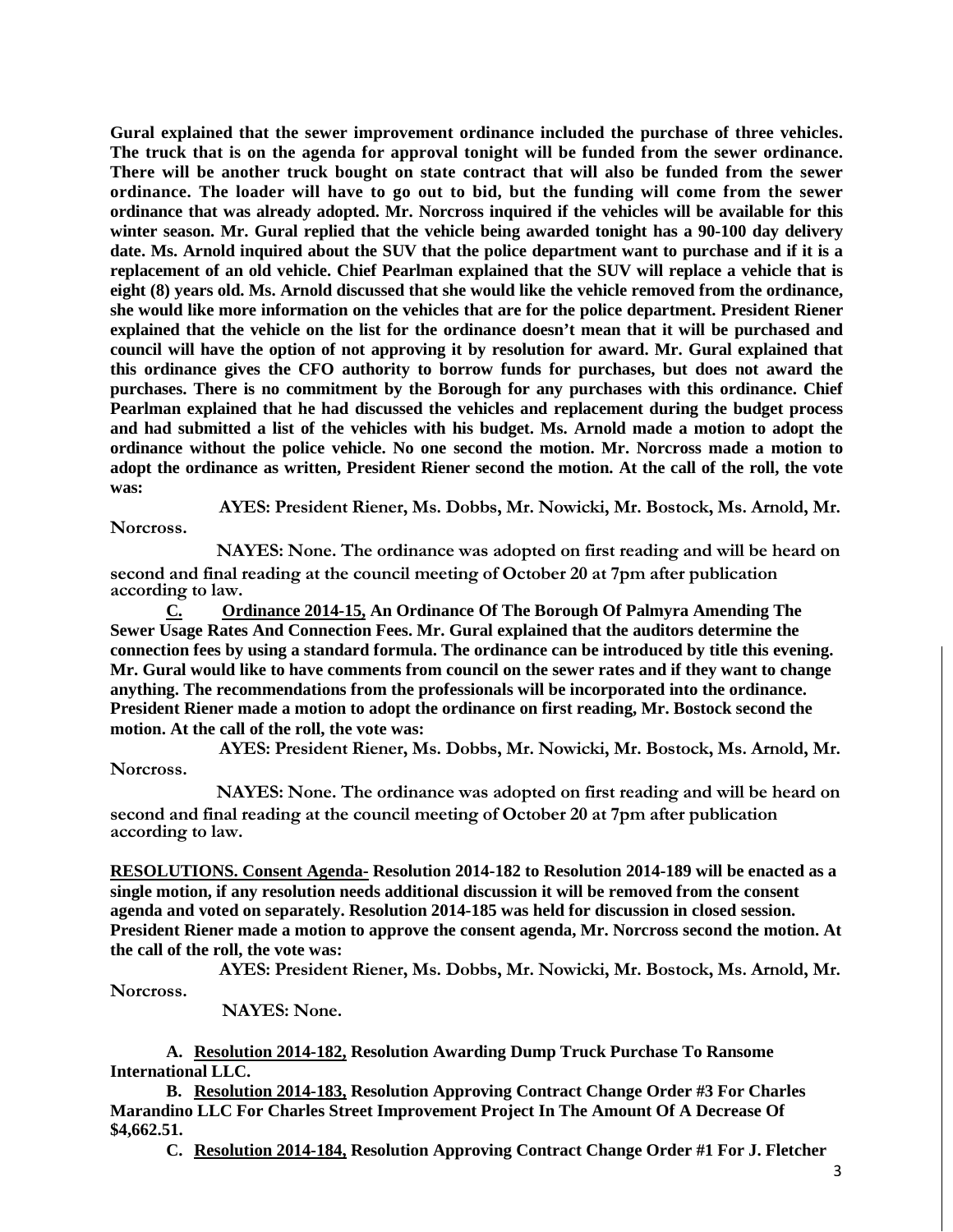**Creamer & Son Inc. For Sign Installation Project In The Amount Of An Increase Of \$3,547.50. D. Resolution 2014-185, Resolution Authorizing The Mayor To Execute An Agreement**

**With The FOP Lodge #2 Palmyra Police Association.** 

**E. Resolution 2014-186, Resolution Of Approval To Submit A Grant Application And Execute A Grant Contract With The New Jersey Department Of Transportation For The West Broad Street Reconstruction Project.**

**F. Resolution 2014-187, Resolution Appointing Substitute Crossing Guards For The Borough Of Palmyra For 2014.**

**G. Resolution 2014-188, Resolution Authorizing The Borough Of Palmyra To Enter Into A Cooperative Pricing Agreement.**

**H. Resolution 2014-189, Resolution Authorizing The Payment Of Bills For August, 2014 In The Amount Of \$1,551,198.62. .**

#### **DISCUSSION ITEMS.**

**A. Fence ordinance. Held.** 

- **B. Best Practices Checklist-Mr. Gural will review the checklist at the next meeting.**
- **C. Tax Collector update-Mrs. Johns will start fulltime on October 3, 2014.**
- **D. NJ State Right to Know Coordinator-Mr. Ryan is the coordinator for the Borough.**

**E. Columbus Day, Monday, October 13th- Mayor Scheffler explained that Borough Hall is normally closed on Columbus Day, but there has been some discussions about the employees working that day and having December 26th off instead. The 26th is a Friday and Borough Hall would be closed on the 24th and 25th. Mr. Gural will discuss the holiday with the employees.** 

**F. Water usage-based sewer utility fees-Mr. Gural reported that the residential bills are going out in the mail and will include a letter from the Mayor explaining the water usage. Commercial and Industrial will be mailed out later in the month.** 

**G. Fire Department volunteerism-Mayor Scheffler discussed that there are twice as many volunteer firefighters as paid and that many towns are finding it necessary to pay their fire firefighters and departments. The fire companies need new volunteers to help fill the gap of those that retire.** 

**H.** WWI Flagpole – Sunday, September 14<sup>th</sup>-Mr. Gural reported that the pole was **taken down on Sunday and that the plaque was given to the War Memorial Committee. The concrete base is still there.** 

**I. Cinnaminson Ave – speeding/stop sign-Chief Pearlman discussed that the speed analysis from the county shows that the traffic speed is faster heading into the Harbour than out of the Harbour. The county is going to make Temple and Cinnaminson Avenue a four way stop to help with the traffic. They will not lower the speed limit on Cinnaminson Avenue. The County will add some additional signage along Cinnaminson Avenue. Chief Pearlman reported that the pedestrian crossing light at Charles and Cinnaminson will be installed shortly. The holdup was due to the light being voice recognition.** 

**J. Cinnaminson Ave-accident-Chief Pearlman has contacted the county about the accident on Cinnaminson and Henry. The County is going to place rumble strips on the center line and chevrons on Cinnaminson Avenue to try and alert drivers about the curve. Ms. Arnold inquired about the signage for the Harbour. Chief Pearlman will review their stop signs, but the Harbour is responsible for their own signage. Mr. Gural explained that the Harbour had received some signage from the Borough-9 speed limit signs and 4 no U-turn signs.** 

**K. Municipal Alliance update-the alliance program starts in January and that they had reached out to Riverton, but their council has not responded. Mr. Gural will meet with Mrs. Birch, Ms. Wiener and Mrs. Nagle about the alliance. President Riener inquired if Cinnaminson would be involved. Mr. Norcross replied that Cinnaminson was not part of the program. Mr. Gural explained that Ms. Birch would like to be the coordinator, but the question is how she would be paid. The school would need to share in the expenses. Ms. Dobbs explained that the Borough has always**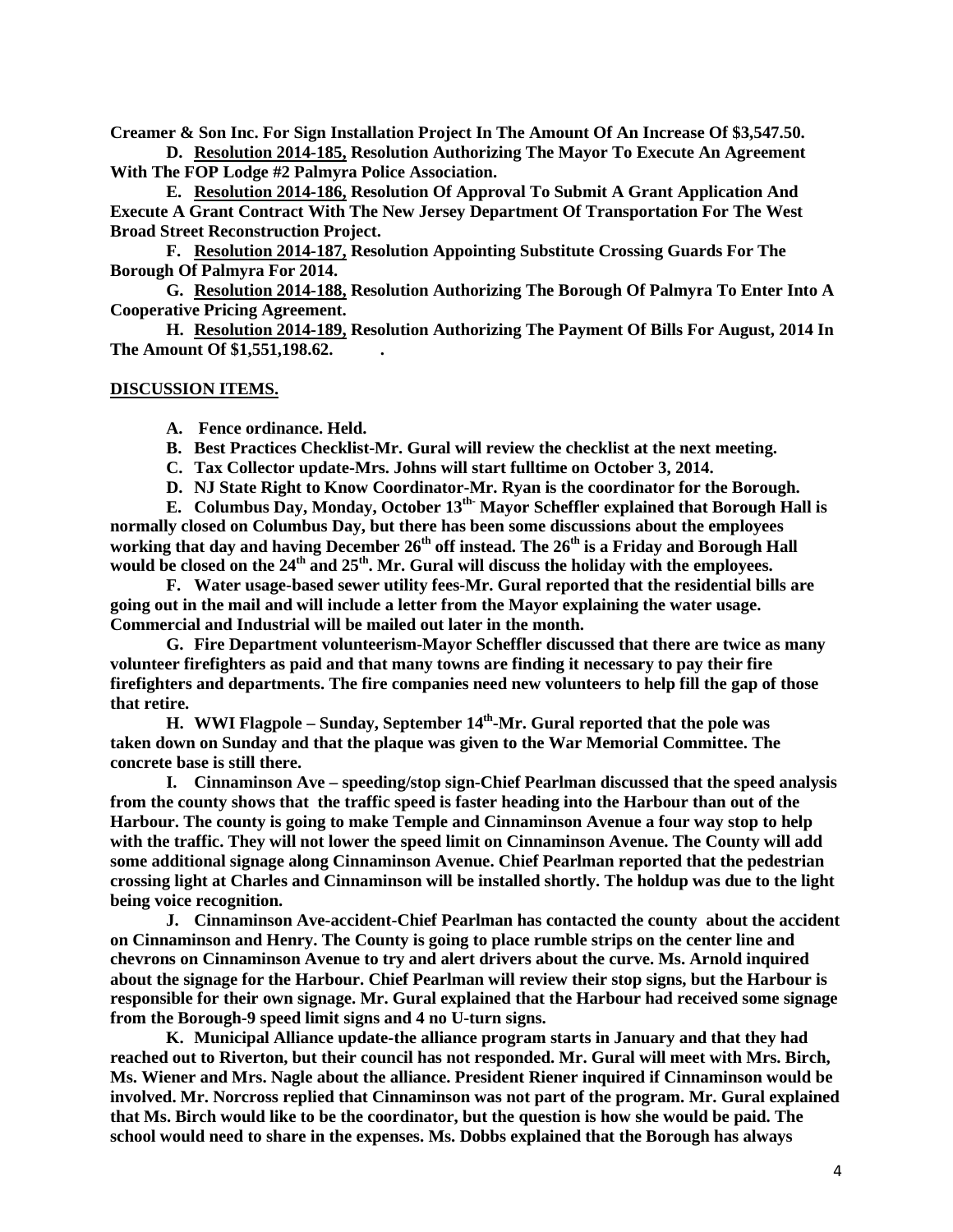**handled the Municipal Alliance and that the coordinator was paid out of the grant.** 

**L. Animal Control & feral cat trapping policy-Mr. Gural informed council that the new policy for trapping cats has started. Public Works will set the traps and Animal Control will take them to the shelter.** 

**M. Epworth Methodist request re: Code Blue Sheltering-Mr. Gural explained that he was approached by the Pastor of Epworth Methodist. He would like to use the church as a code blue shelter. President Riener inquired about zoning issues. Mr. Norcross inquired about security issues. Chief Pearlman will gather some additional information about a code blue shelter. Mr. Gural explained that it would be staffed by members of the church.** 

**N. HEP B Liaison-Chief Pearlman explained that the police department participates in this program and that he is the liaison. The Borough gets reimbursed for any necessary shots.** 

**O. Tri-Boro Veterans update-Mr. Gural reported that he should have an answer from the attorney working on the foreclosure procedures by October.** 

**P. Jay Berkley – bench request. Two new benches have been order and they will be located at Garfield and Bank Avenue. Mr. Gural will notify Mr. Berkley when they are installed.** 

**Q. BH improvements-Mr. Gural discussed that the improvements to Borough Hall are almost complete, the new signs have been installed, the doors are out for formal bid, the next schedule project is the lunch room.** 

**R. BCBC surplus vehicles-The Bridge Commission gave public works a vehicle that they will use as a gas supply vehicle. The Commission will also donate a vehicle to the police department.** 

**S. Recycling update-45 extra carts have been delivered and public works is helping residents exchange the large carts for small ones.** 

**T. NJLM pre-registration-Mr. Gural discussed that the NJLM conference is November 17- 21. Pre-registrations have been submitted for council members wishing to attend.** 

**U. Water usage & Sewer connection fees (including back charging policy)-Mr. Gural explained that some properties have not been charged for sewer correctly. Mr. Rosenberg held the discussion for executive session.** 

#### **COMMITTEE REPORTS.**

**Shade Tree- Mr. Nowicki reported that the tree tour is on October 4, rain or shine and is free to residents. Matt Kalin, Chairman of the Shade Tree Board is the contact person for the tour. Public Works/Sewer- Ms. Dobbs reported that Mr. Ryan had filed his report and council has copies. Ms. Dobbs discussed that she cannot stress how concern she is about public works getting the vehicles that they need. Ms. Dobbs discussed that public works always goes above what is needed of them. The Borough needs to find a way to get rid of the leaves since Fillet has closed. Mr. Bostock inquired about the storage of the leaves. Mr. Gural explained that a company was hired last year to transport the leaves out of the public works yard. Mr. Norcross discussed approaching Eastern Environmental about using their lot to store the leaves. Mr. Gural explained that the state requires permits to place the leaves and that it is an expensive permit as well as taking about 8 months to obtain.** 

**School Board- Ms. Arnold reported that she had attend the school board meeting and that the Superintendent had given a presentation. Parents night at Charles Street school is on September 30. Public Events-Mr. Norcross reported that there were a lot of activities for the summer months every week. The Halloween Parade is approaching and the committee is actively working on it. The 911 ceremony with the Girl Scouts was outstanding. There is a town-wide yard sale on September 20. The fireman's convention in Wildwood was held this week-end and Palmyra's new firetruck was on display. Mr. Norcross would like to start looking into giving medals to all veterans.** 

**Public Safety-Mr. Norcross reported that there was 7965 miles patrol for the month of August, 109 criminal cases assigned, 31 criminal complaints, 28 disorderly persons, 318 traffic summons issued, 6 borough ordinances, and 17 thefts.** 

**Land Use/construction- President Riener reported that there was no Land Use Board meeting in**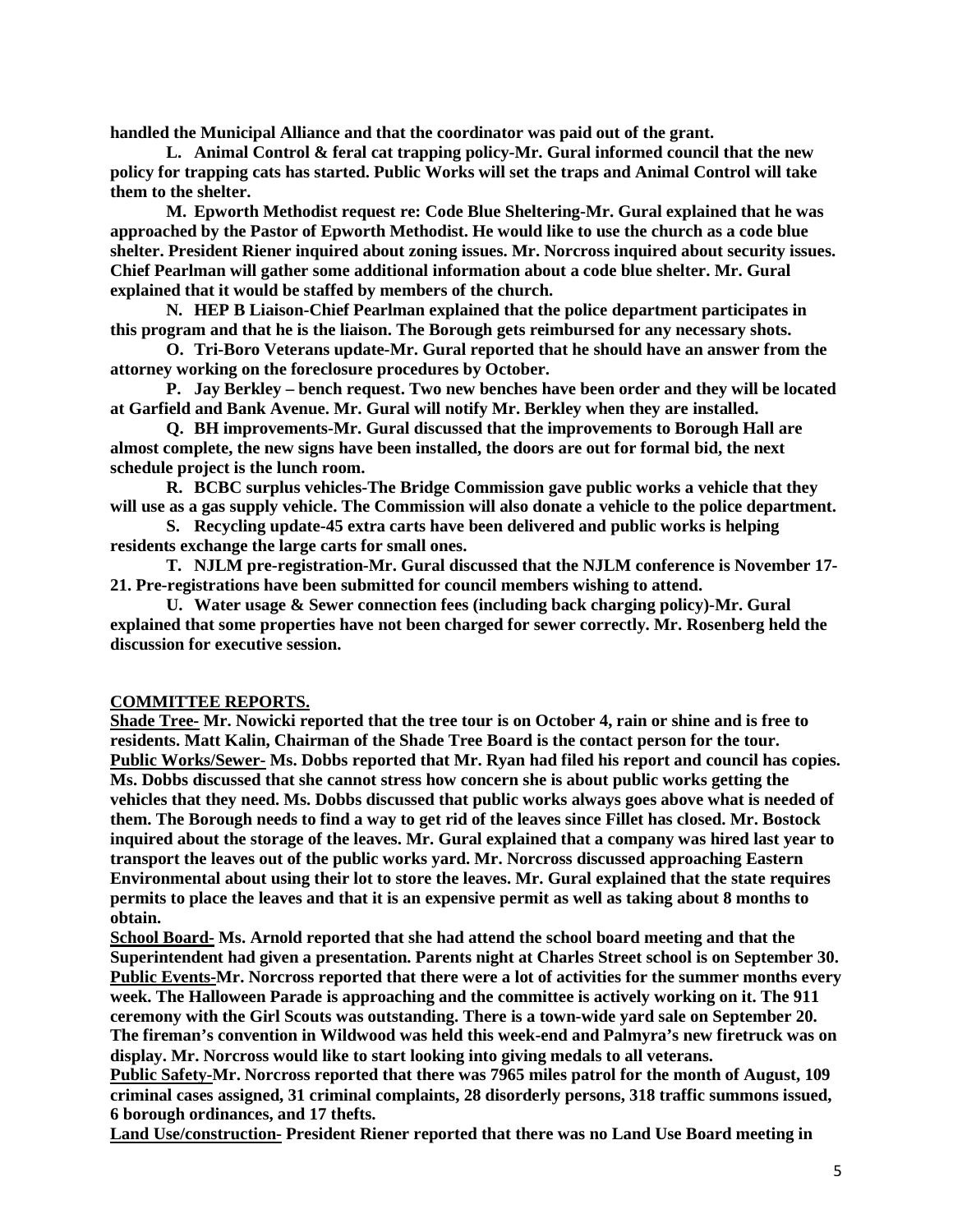### **August. President Riener will be working on the fence ordinance with Councilman Nowicki. ADMINISTRATOR REPORT.**

**Mr. Gural gave council the personnel handbook and supervisor supplement. The handbook is updated every year. Mr. Gural requested an executive session.**

**PUBLIC COMMENTS. Mr. Norcross made a motion to open the meeting to the public, Mr. Nowicki second the motion. All members present voted in favor of the motion.**

**Mr. McElwee-Columbia Avenue suggested that a smaller pole be installed at the corner where the flagpole was removed. The plaque could be placed on the pole. Mr. McElwee inquired if the location of the old pole could be dug out so that a new smaller pc pole could be installed. Mayor Scheffler is in support of trying to place a small pole at the memorial. President Riener discussed that she will contact Mozers to work on a permanent design for the pole instead of a temporary pc pipe.** 

**Mr. Weber-Cinnaminson Avenue-requested that the Borough start leaf collection earlier than previous years. The leaves are already piling up on lawns and streets. Mr. Weber thank council for the four way stop on Cinnaminson Avenue, but he was under the impression that four way stops are illegal. Chief Pearlman explained that the four way stop is being installed and approved by the county. Mr. Weber inquired as to the cost of reviewing the Borough going to water usage rates for the sewer bills and now only commercial properties will be changed. The same issue was looked at 20 years ago. Mayor Scheffler explained that 20 years is a long time and that the Borough wanted to try and save residents money on their sewer bills. Mr. Weber discussed that he was under the impression that the Harbour was a problem. Mr. Gural explained that there was no way to calculate the water usage for the Harbour residents. The buildings only have one water meter per building, and installation of water meters for everyone would be cost prohibit for the Harbour. Mr. Gural explained that the Borough received information from the water company and did a cost analysis of the rates and it is not feasible for residential units to go to water usage.** 

**Mr. Smith-Van Sant Drive- requested that the blinking light at the corner of Temple and Cinnaminson Avenue be left after the four way stop is place. The light will give additional coverage. Chief Pearlman explained that it would be the county's decision. Mr. Smith inquired about an update on the redevelopment of Route 73. Mr. Rosenberg explained there is a problem with the former site of Fillet and that the DEP is involved with it. The Borough is still looking at the progress of clean up at the sites. There has been no real offer by a redeveloper. Mr. Smith discussed that he has requested several times that the Harbour put up stops signs and speed limit signs. Mr. Smith inquired about the bicycle officers and that he did not see them this summer. Chief Pearlman responded that they were out a few times this summer.** 

**Mr. Weber-Cinnaminson Avenue- inquired if the Bridge Commission could help with the leaves. Mr. Gural explained that the current sites that take leaves are at their limit for permit.**

**No one else from the public wishing to be heard, Mr. Norcross made a motion to close the public portion, Mr. Bostock second the motion. All members present voted in favor of the motion.**

**CLOSED SESSION. Resolution No. 2014-190, Resolution Excluding The Public From Certain Meetings Pursuant To Section 8 Of The Open Public Meeting Act C. 231 P.L. 1975. (Litigation, contracts and personnel) Ms. Dobbs made a motion to approve the resolution, Mr. Nowicki second the motion. At the call of the roll, the vote was:**

**AYES: President Riener, Ms. Dobbs, Mr. Nowicki, Mr. Bostock, Ms. Arnold. NAYES: None. Mr. Norcross left the room before the vote was taken.**

**Council went into executive session at 8:52 pm. Council returned to public session at 10:35pm.**